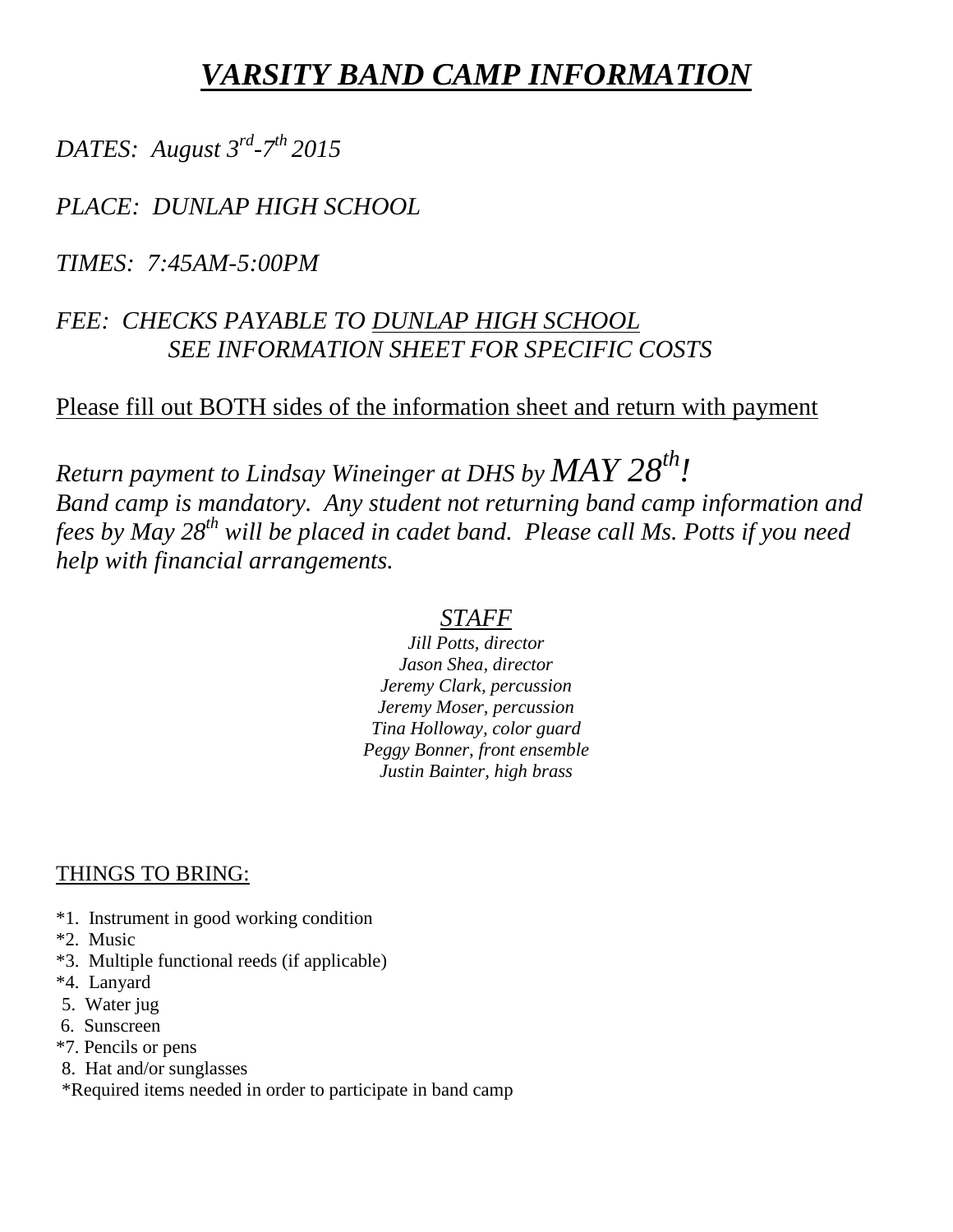# RULES AND REGULATIONS

- 1. Be on time. Drill box starts at 7:45AM on the stadium field. Tardiness will result in punishment.
- 2. Must march in shoes suitable for marching. NO SANDALS, UNTIED SHOES, OR BAREFEET WILL BE ALLOWED.
- 3. Show respect for all staff members and drum majors. Keep from socializing while we are working.
- 4. Stay out of the academic wings.
- 5. Keep your spiral bound notecards, lanyard, and a pencil with you on the field. This is for writing down your set points for each drill move. We will check them periodically.
- 6. Be on time to all assigned areas at specific times.
- 7. There will be a parent's show on Friday at 3:00pm.
- 8. Students who drive to camp will not be allowed to use vehicles between 8am and 5pm.
- 9. Notes are required for leaving camp early. We would prefer all Dr.'s appointments be made before or after camp. Pulling students out of rehearsals disrupts the flow and slows the teaching of the drill down. Students should also tell employers that they have a school activity (camp), and that they must stay the entire day of camp.
- 10. All clothing worn at camp must meet the regulations of the school dress code. For example, no tank tops or short shorts.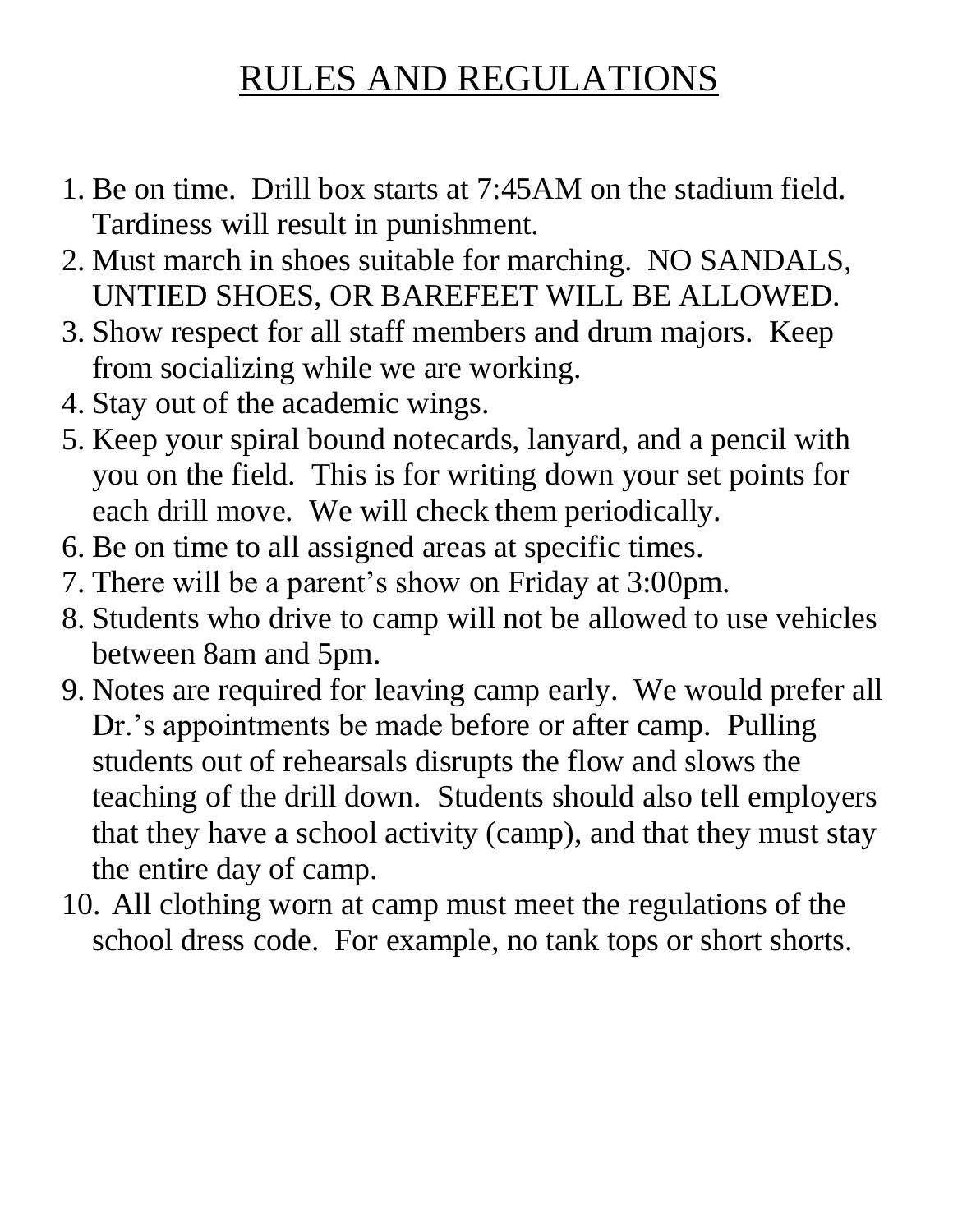## VARSITY BAND CAMP INFORMATION SHEET

Please fill out both sheets and return with fees to Lindsay Wineinger at DHS by May  $28^{th}$ 

| NAME: GRADE IN 15-16:                                                                            |                                                                                                               |
|--------------------------------------------------------------------------------------------------|---------------------------------------------------------------------------------------------------------------|
|                                                                                                  |                                                                                                               |
|                                                                                                  |                                                                                                               |
| CITY/ZIP:__________________________________HOME PHONE:__________________________                 |                                                                                                               |
|                                                                                                  | WORK PHONE: CELL PHONE:                                                                                       |
|                                                                                                  |                                                                                                               |
|                                                                                                  |                                                                                                               |
|                                                                                                  |                                                                                                               |
|                                                                                                  |                                                                                                               |
|                                                                                                  |                                                                                                               |
| Fees                                                                                             |                                                                                                               |
| Drumline, pit, & guard camp will be July 21-25 at DHS from 8:00am-noon                           |                                                                                                               |
| *reminder: all students must have the marching eagles lanyard to start camp                      | \$5.00<br>New lanyards should be purchased separately from the music office prior to band camp                |
|                                                                                                  |                                                                                                               |
| Circle below if you are in need of a new summer uniform shirt or shorts and add to your \$ total |                                                                                                               |
|                                                                                                  |                                                                                                               |
| underneath the band uniform.                                                                     | Included in this year's cost will be the 3 x 5 spiral bound note cards and a black performance type shirt for |
| All students circle shirt size below for the black athletic shirt and theme shirt                |                                                                                                               |
| S M L XL XXL                                                                                     |                                                                                                               |

EACH MEMBER WILL BE RESPONSIBLE FOR GETTING **BLACK MTX MARCHING SHOES, LONG BLACK MARCHING GLOVES, AND LONG BLACK SOCKS.** THESE ARE AVAILABLE FOR PURCHASE AT KIDDER MUSIC SERVICE.